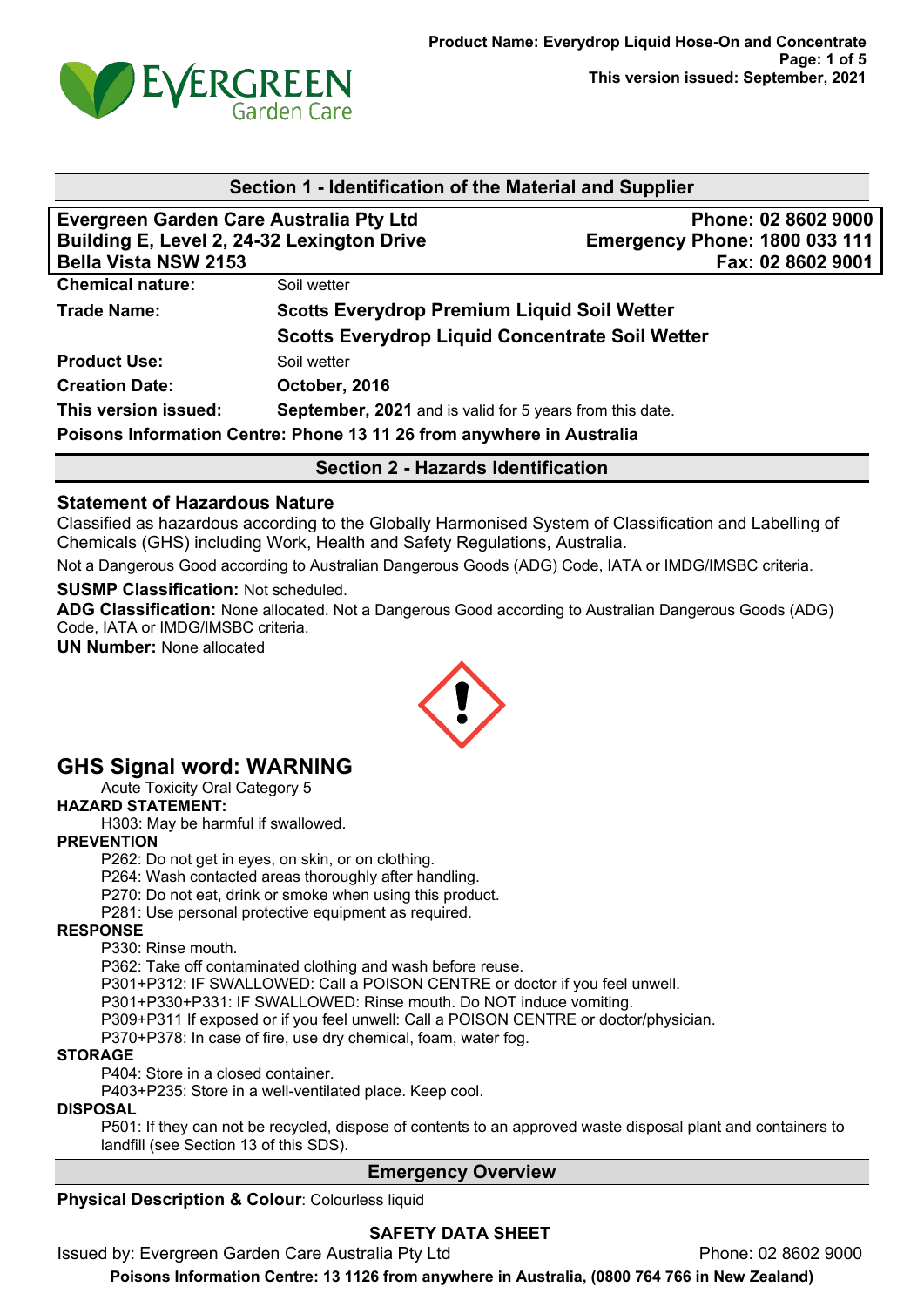

#### **Odour:** Characteristic odour. **Major Health Hazards:** harmful if swallowed.

| Section 3 - Composition/Information on Ingredients |               |           |                                |         |
|----------------------------------------------------|---------------|-----------|--------------------------------|---------|
| Ingredients                                        | <b>CAS No</b> | Conc. $%$ | TWA $(mg/m^3)$ STEL $(mg/m^3)$ |         |
| Oxirane, methyl-, polymer with oxirane             | 9003-11-6     | >50       | not set                        | not set |
| Other non hazardous ingredients                    | secret        | to 100    | not set                        | not set |

This is a commercial product whose exact ratio of components may vary slightly. Minor quantities of other non hazardous ingredients are also possible.

The SWA TWA exposure value is the average airborne concentration of a particular substance when calculated over a normal 8 hour working day for a 5 day working week. The STEL (Short Term Exposure Limit) is an exposure value that may be equalled (but should not be exceeded) for no longer than 15 minutes and should not be repeated more than 4 times per day. There should be at least 60 minutes between successive exposures at the STEL. The term "peak "is used when the TWA limit, because of the rapid action of the substance, should never be exceeded, even briefly.

### **Section 4 - First Aid Measures**

### **General Information:**

You should call The Poisons Information Centre if you feel that you may have been poisoned, burned or irritated by this product. The number is 13 11 26 from anywhere in Australia (0800 764 766 in New Zealand) and is available at all times. Have this SDS with you when you call.

**Inhalation:** No first aid measures normally required. However, if inhalation has occurred, and irritation has developed, remove to fresh air and observe until recovered. If irritation becomes painful or persists more than about 30 minutes, seek medical advice.

**Skin Contact:** Wash gently and thoroughly with water (use non-abrasive soap if necessary) for 5 minutes or until chemical is removed.

**Eye Contact:** No effects expected. If irritation does occur, flush contaminated eye(s) with lukewarm, gently flowing water for 5 minutes or until the product is removed. Obtain medical advice if irritation becomes painful or lasts more than a few minutes. Take special care if exposed person is wearing contact lenses.

**Ingestion:** If swallowed, do NOT induce vomiting. Wash mouth with water and contact a Poisons Information Centre, or call a doctor.

## **Section 5 - Fire Fighting Measures**

**Fire and Explosion Hazards**: The major hazard in fires is usually inhalation of heated and toxic or oxygen deficient (or both), fire gases. There is no risk of an explosion from this product under normal circumstances if it is involved in a fire.

Fire decomposition products from this product may be toxic if inhaled. Take appropriate protective measures.

**Extinguishing Media:** In case of fire, use dry chemical, foam or water fog.

**Fire Fighting:** When fighting fires involving significant quantities of this product, wear a splash suit complete with self contained breathing apparatus.

| <b>Flash point:</b>              | No data  |
|----------------------------------|----------|
| <b>Upper Flammability Limit:</b> | No data. |
| <b>Lower Flammability Limit:</b> | No data. |
| <b>Autoignition temperature:</b> | No data. |
| <b>Flammability Class:</b>       | No data. |
|                                  |          |

## **Section 6 - Accidental Release Measures**

**Accidental release:** In the event of a major spill, prevent spillage from entering drains or water courses. As a minimum, wear overalls, goggles and gloves. Suitable materials for protective clothing include Nitrile. Eye/face protective equipment should comprise, as a minimum, protective glasses and, preferably, goggles. If there is a significant chance that vapours or mists are likely to build up in the cleanup area, we recommend that you use a respirator. Usually, no respirator is necessary when using this product. However, if you have any doubts consult the Australian Standard mentioned below (section 8). Otherwise, not normally necessary.

Stop leak if safe to do so, and contain spill. Absorb onto sand, vermiculite or other suitable absorbent material. If spill is too large or if absorbent material is not available, try to create a dike to stop material spreading or going into drains or waterways. Sweep up and shovel or collect recoverable product into labelled containers for recycling or salvage,

## **SAFETY DATA SHEET**

Issued by: Evergreen Garden Care Australia Pty Ltd **Phone: 02 8602 9000**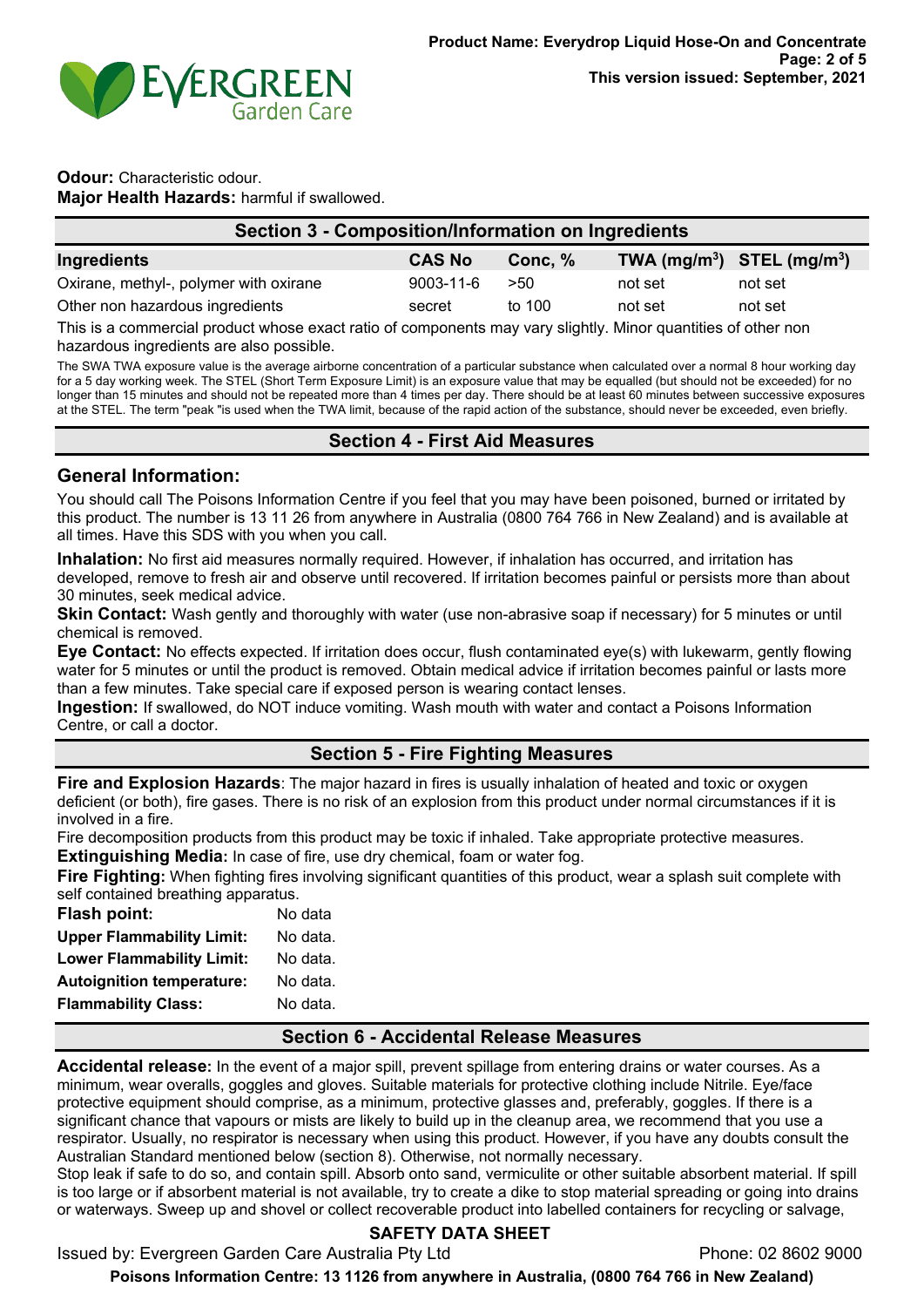

and dispose of promptly. Recycle containers wherever possible after careful cleaning. After spills, wash area preventing runoff from entering drains. If a significant quantity of material enters drains, advise emergency services. This material may be suitable for approved landfill. Ensure legality of disposal by consulting regulations prior to disposal. Thoroughly launder protective clothing before storage or re-use. Advise laundry of nature of contamination when sending contaminated clothing to laundry.

## **Section 7 - Handling and Storage**

**Handling:** Keep exposure to this product to a minimum, and minimise the quantities kept in work areas. Check Section 8 of this SDS for details of personal protective measures, and make sure that those measures are followed. The measures detailed below under "Storage" should be followed during handling in order to minimise risks to persons using the product in the workplace. Also, avoid contact or contamination of product with incompatible materials listed in Section 10.

**Storage:** Store packages of this product in a cool place. Make sure that containers of this product are kept tightly closed. Make sure that the product does not come into contact with substances listed under "Incompatibilities" in Section 10. Some liquid preparations settle or separate on standing and may require stirring before use. Check packaging - there may be further storage instructions on the label.

### **Section 8 - Exposure Controls and Personal Protection**

The following Australian Standards will provide general advice regarding safety clothing and equipment:

Respiratory equipment: **AS/NZS 1715**, Protective Gloves: **AS 2161**, Occupational Protective Clothing: AS/NZS 4501 set 2008, Industrial Eye Protection: **AS1336** and **AS/NZS 1337**, Occupational Protective Footwear: **AS/NZS2210**. Exposure limits have not been established by SWA for any of the significant ingredients in this product.

The ADI for Oxirane, methyl-, polymer with oxirane is set at 0.02mg/kg/day. The corresponding NOEL is set at 40mg/kg/day. ADI means Acceptable Daily Intake; NOEL means No-observable-effect-level. Data from Australian ADI List, June 2014.

No special equipment is usually needed when occasionally handling small quantities. The following instructions are for bulk handling or where regular exposure in an occupational setting occurs without proper containment systems. **Ventilation:** This product should only be used where there is ventilation that is adequate to keep exposure below the TWA levels. If necessary, use a fan.

**Eye Protection:** Eye protection such as protective glasses or goggles is recommended when this product is being used.

**Skin Protection:** You should avoid contact even with mild skin irritants. Therefore you should wear suitable impervious elbow-length gloves and facial protection when handling this product. See below for suitable material types.

**Protective Material Types:** We suggest that protective clothing be made from the following materials: nitrile. **Respirator:** Usually, no respirator is necessary when using this product. However, if you have any doubts consult the Australian Standard mentioned above. Otherwise, not normally necessary.

| <b>Section 9 - Physical and Chemical Properties:</b> |                                      |  |
|------------------------------------------------------|--------------------------------------|--|
| <b>Physical Description &amp; colour:</b>            | Colourless liquid                    |  |
| Odour:                                               | Characteristic odour.                |  |
| <b>Boiling Point:</b>                                | Decomposes before boiling at 100kPa. |  |
| <b>Freezing/Melting Point:</b>                       | Approx -12°C                         |  |
| <b>Volatiles:</b>                                    | No data.                             |  |
| <b>Vapour Pressure:</b>                              | $< 0.01$ kPa                         |  |
| <b>Vapour Density:</b>                               | No data.                             |  |
| <b>Specific Gravity:</b>                             | 1.04 at $23^{\circ}$ C               |  |
| <b>Water Solubility:</b>                             | Soluble.                             |  |
| pH:                                                  | Approx 7 (50 g/L, 23°C)              |  |
| <b>Volatility:</b>                                   | No data.                             |  |
| <b>Odour Threshold:</b>                              | No data.                             |  |
| <b>Evaporation Rate:</b>                             | No data.                             |  |
| <b>Coeff Oil/water Distribution:</b>                 | No data                              |  |
| <b>Viscosity:</b>                                    | Dynamic: 500 mPa.s at 20°C           |  |

#### **SAFETY DATA SHEET**

Issued by: Evergreen Garden Care Australia Pty Ltd **Phone: 02 8602 9000**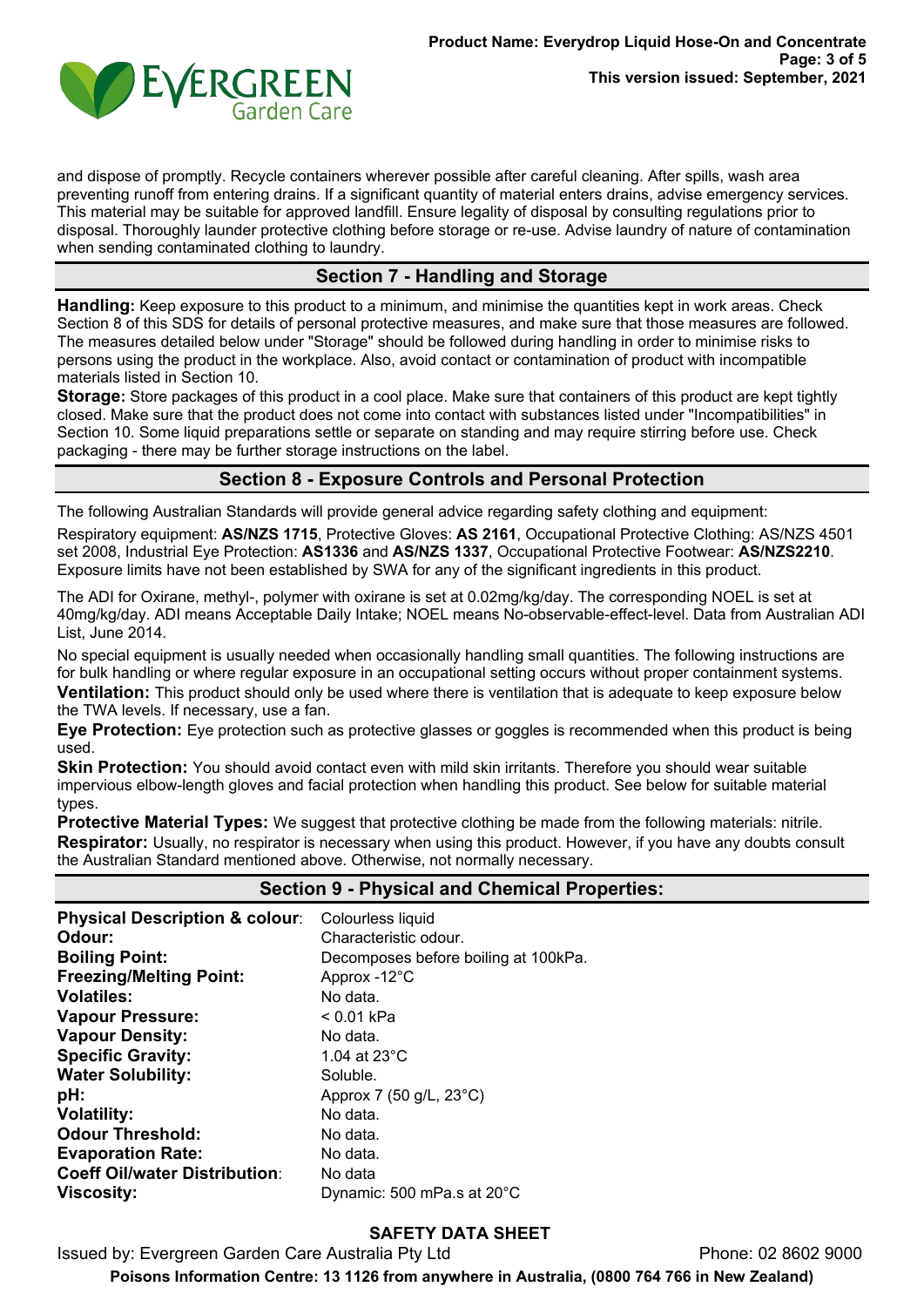

| <b>Decomposition temp:</b> | $>300^{\circ}$ C |
|----------------------------|------------------|
| Autoignition temp:         | No data.         |
|                            |                  |

## **Section 10 - Stability and Reactivity**

**Reactivity:** This product is unlikely to react or decompose under normal storage conditions. However, if you have any doubts, contact the supplier for advice on shelf life properties.

**Conditions to Avoid:** This product should be kept in a cool place, preferably below 30°C. Keep containers tightly closed.

**Incompatibilities:** strong acids, strong bases, strong oxidising agents.

**Fire Decomposition:** Combustion forms carbon dioxide, and if incomplete, carbon monoxide and possibly smoke. Water is also formed. Carbon monoxide poisoning produces headache, weakness, nausea, dizziness, confusion, dimness of vision, disturbance of judgment, and unconsciousness followed by coma and death.

**Polymerisation:** Polymerisation reactions are unlikely; they are not expected to occur.

## **Section 11 - Toxicological Information**

### **Local Effects:**

**Target Organs:** There is no data to hand indicating any particular target organs.

### **Classification of Hazardous Ingredients**

No ingredient mentioned in the HSIS Database is present in this product at hazardous concentrations.

## **Potential Health Effects**

#### **Inhalation:**

**Short Term Exposure:** Available data indicates that this product is not harmful. However product may be mildly irritating, although unlikely to cause anything more than mild transient discomfort.

**Long Term Exposure:** No data for health effects associated with long term inhalation.

#### **Skin Contact:**

**Short Term Exposure:** Available data indicates that this product is not harmful. It should present no hazards in normal use. However product may be irritating, but is unlikely to cause anything more than mild transient discomfort. **Long Term Exposure:** No data for health effects associated with long term skin exposure.

#### **Eye Contact:**

**Short Term Exposure:** This product may be irritating to eyes, but is unlikely to cause anything more than mild transient discomfort.

**Long Term Exposure:** No data for health effects associated with long term eye exposure.

#### **Ingestion:**

**Short Term Exposure:** Significant oral exposure is considered to be unlikely. Available data shows that this product is harmful, but symptoms are not available. However, this product may be irritating to mucous membranes but is unlikely to cause anything more than transient discomfort.

**Long Term Exposure:** No data for health effects associated with long term ingestion.

#### **Carcinogen Status:**

**SWA:** No significant ingredient is classified as carcinogenic by SWA.

**NTP:** No significant ingredient is classified as carcinogenic by NTP.

**IARC:** No significant ingredient is classified as carcinogenic by IARC.

## **Section 12 - Ecological Information**

This product is harmful to aquatic organisms. Insufficient data to be sure of status.

Fish: LC<sub>50</sub> Leuciscus Idus (Golden orfe): >100mg/L

**Algae:** EC<sub>50</sub> > 100mg/L

## **Section 13 - Disposal Considerations**

**Disposal:** This product may be recycled if unused, or if it has not been contaminated so as to make it unsuitable for its intended use. If it has been contaminated, it may be possible to reclaim the product by filtration, distillation or some

## **SAFETY DATA SHEET**

Issued by: Evergreen Garden Care Australia Pty Ltd **Phone: 02 8602 9000**